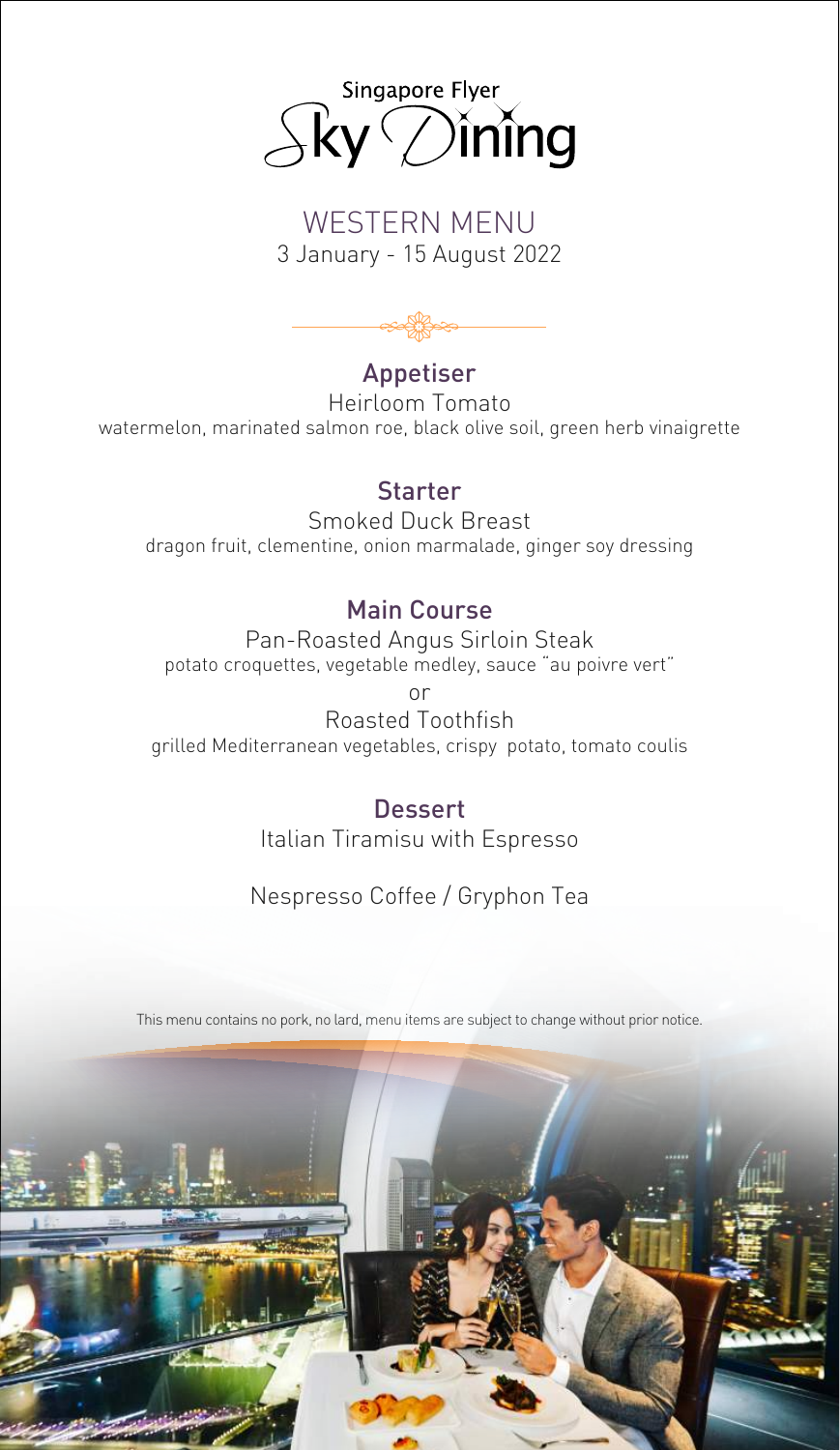

### ORIENTAL MENU 3 January - 15 August 2022



Appetiser Deep-fried Crab Meat Rolls and Sliced Beef Shank

Soup Braised Fish Maw Thick Soup with Conch

### Main Course

Braised Chicken Drumstick and Stuffed Fried Rice

Dessert Italian Tiramisu with Espresso

Nespresso Coffee / Gryphon Tea

This menu contains no pork, no lard, menu items are subject to change without prior notice.